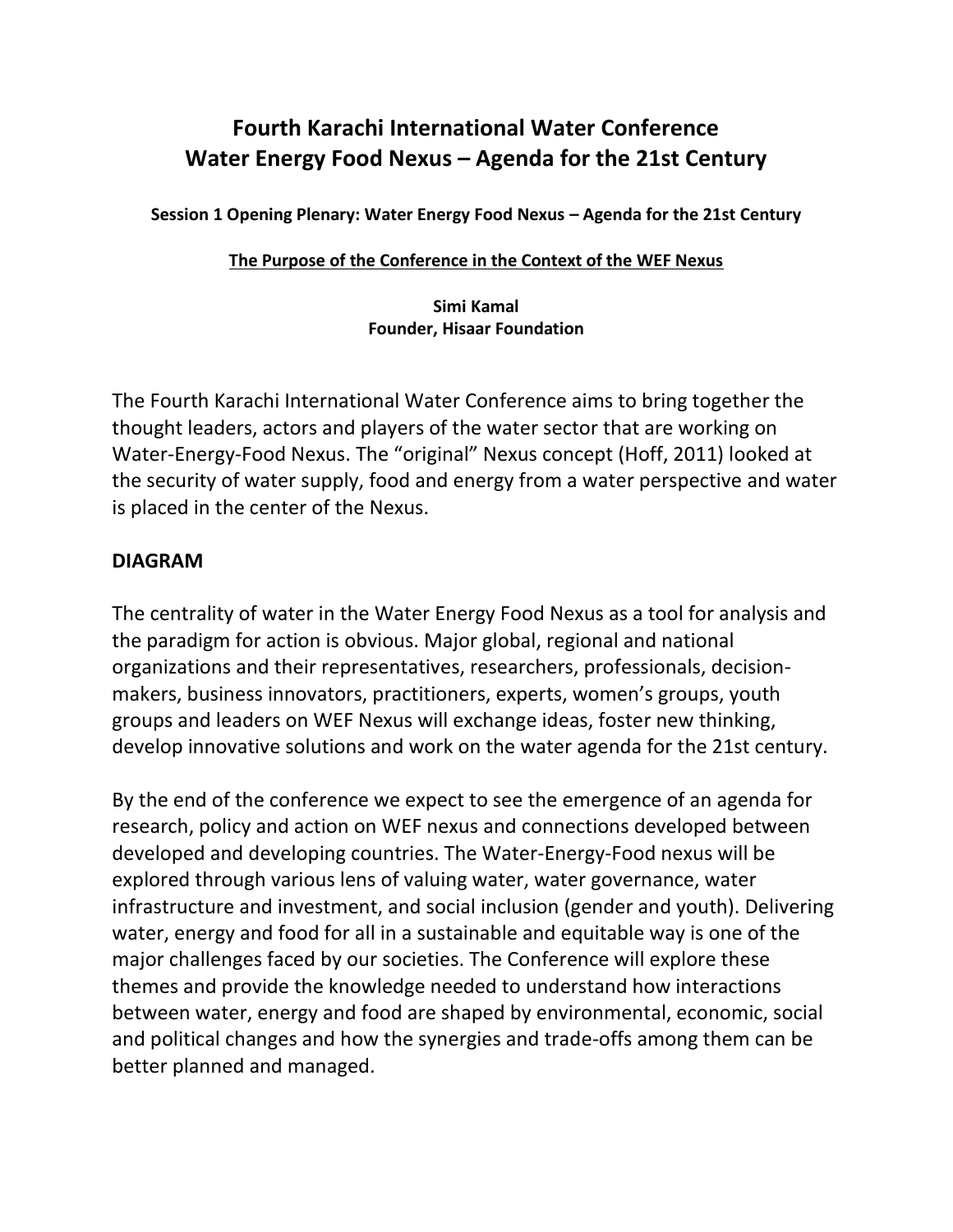## **SUMMARY of Program Schedule**

There are 14 sessions spread across 2 days. On day 1, this opening plenary sets the scene and explores global thinking on the WEF Nexus and the views of one of Pakistan's biggest champion of water – the President of Pakistan himself. Session 2A Valuing Water – Harnessing Energy and Food Production focuses on understanding and localizing the WEF Nexus. Session 2B Leaving No One behind – Café of the Unheard will provide a platform for the audience to directly engage with the experts present in the conference. Session 3A Water Governance and security – Saving Urban Water from Urban Decay will explore governance and politics of urban water and identify the way forward for the city of Karachi. Session 3B The Indus and Murray Darling – A shared experience of reform seeks to identify Australian sustainability initiatives of relevance for Pakistan's consideration. Session 4A Water Infrastructure and Investments – Who gives a Dam explores the place of large and small water infrastructure in the context of WEF Nexus. Session 4B Does the Nexus actually work? Women's perspective will ascertain if the WEF Nexus resonates with Pakistani women.

Moving to day 2, we will begin with Session 5 Fireside Chat on Valuing Water, with free flowing conversation with three defenders of water – all for different reasons. Session 6A Water Governance and Security – Food Production and Agriculture Development will explore food security solutions for Pakistan. Session 6B Nexus Approaches for Water Policy and Strategy will assess whether WEF Nexus is reflected in our policy discourse. Session 7A Water Infrastructure and Investment – A Bespoke Model for Water Financing will identify water financing instruments and financing models for water, especially for Pakistan in the 21st century. Session 7B Leaving No One Behind – Young People Calling for Climate Change Emergency will highlight the viewpoints and efforts of youth.

The conference closing session will feature talks by representatives of two big international players in Pakistan, an overview of the Panjwani-Hisaar Water Institute and the conference declaration.

### **PICTURES OF PRE-CONFERENCE WOMEN and YOUTH Sessions**

There have already been several pre conference events held across Pakistan - 3 women's colloquiums events and a youth jamboree. The discussions and learning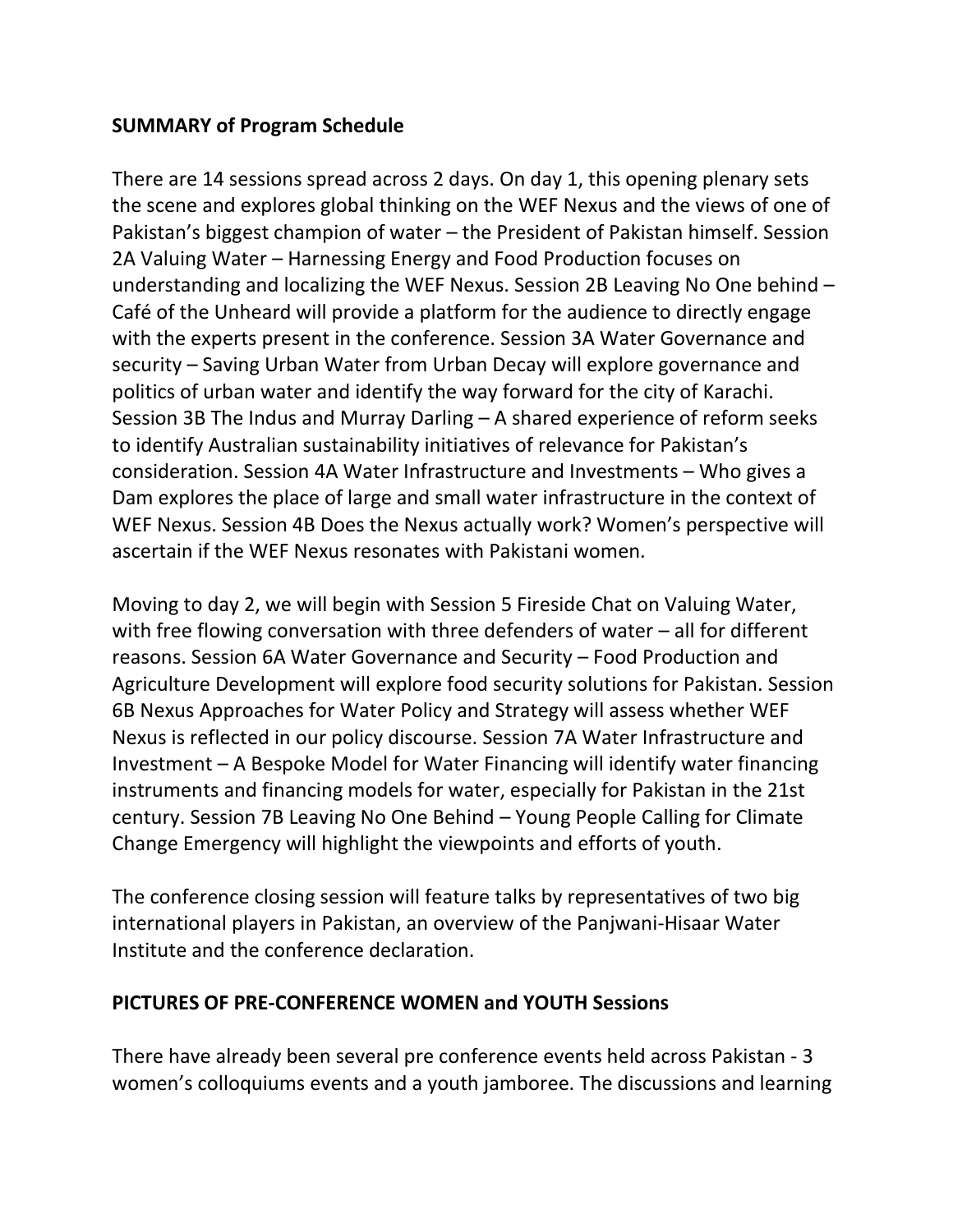from these events are being mainstreamed in the sessions. We have ensured that we have no manels within our sessions!

The OECD Environmental Outlook for 2050 projects that global demand for energy and will increase by 80% and for water 55%. In addition FAO estimates a 60% increase in food demand over the same period.

Agriculture accounts for 70% of total global freshwater withdrawals, making it the largest user of water. Water is used for agricultural production, forestry and fishery, along the entire agri-food supply chain, and it is used to produce or transport energy in different forms (FAO 2011a). At the same time, the food production and supply chain consumes about 30 percent of total energy consumed globally (FAO 2011b). Energy is required to produce, transport and distribute food as well as to extract, pump, lift, collect, transport and treat water. Cities, industry and other users, too, claim increasingly more water, energy and land resources.

Population growth, economic development and climate change will accelerate competition for food, water and energy. Humanity is currently using nature 1.75 times faster than our planet's ecosystems can regenerate. The costs of this global ecological overspending are stupendous. How can we use resources of the planet to allow 9 billion people to live well within the limits of the planet? The last century was about growth and essentially putting carbon into the atmosphere, the result of that is the climate emergency we are facing. The direct impact of climate change is on the water cycle and we have observed increased incidents of massive storms, floods, droughts and sea rise across different climatic zones.

Urbanization and population growth exert pressure on the system. Closer to home, while Pakistan does not have street population in our cities as we see on the streets of Calcutta or Dhaka, we do have high levels of malnutrition and child stunting. USAID reports approximately 60% of the Pakistani population is facing food insecurity and Pakistan Demographic Health Survey (PDHS) 2017-2018 indicated, 38% of all children under five are stunted.

Women and girls, and the way they are impacted by access to water, food and environmental entitlements constitute a large part of the picture, and most importantly a large part of the solution. With the Sustainable Development Goals,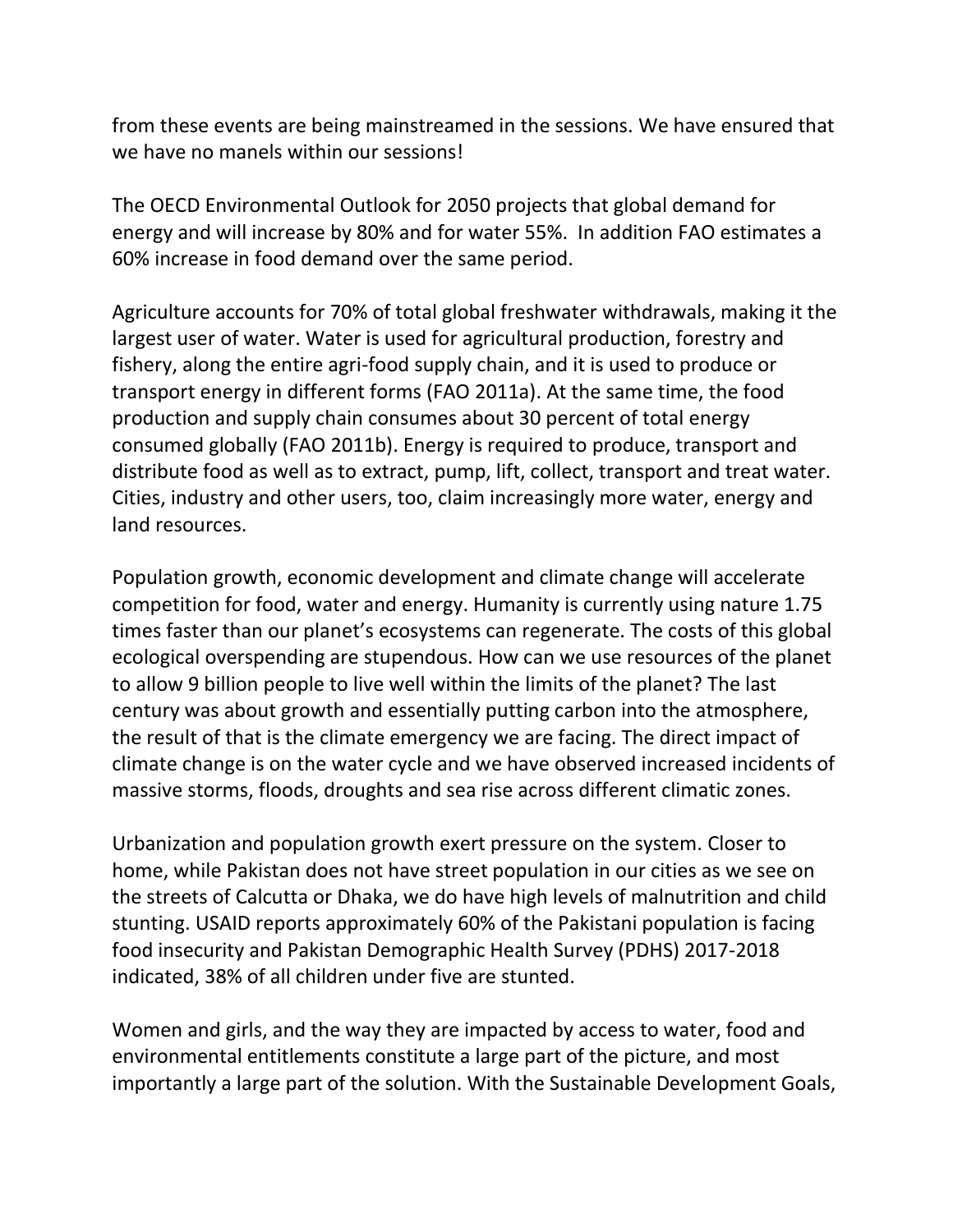and the Paris Agreement we have some good frameworks in place. Achieving the SDGs is directly related to the sustainable use of land, food, water and energy resources. We can look at the WEF Nexus as the central pillar of agenda 2030.

Many of you may say WEF Nexus, what? Why should we give up economic growth? But the children of the world know and they are boycotting schools. The Fridays for Future movement led by Greta Thunberg has shaken up adults of the world. Let us hear what she has to say….

## **VIDEO**

In the wake of these movements we are now discussing what no one would have dared to say just a few months before. The Guardian recently listed the 20 fossil fuel companies whose relentless exploitation of the world's oil, gas and coal reserves can be directly linked to more than one-third of all greenhouse gas emissions in the modern era, ARAMCO topping the list. It has been revealed by Forbes that the 120 plus richest individuals in the world spend only 3.76 percent of their net worth to charity. There is now a value being put on the quantum of investments needed to counter the climate impact on water, and commitments from these 120 plus individuals can make a difference in alleviating the impacts of climate change safeguarding water.

Pakistan has embarked on ambitious tree planting and recharging campaigns, but the correct focus on water as the key to managing the threats to life and the recognition of the 'water' economy as the driver of Pakistan's economy is yet to be adopted by the government. A new generation of water experts is needed to effectively unlock the WEF synergies and inter-linkages. The Panjwani-Hisaar Water Institute (PHWI) is designed to meet this challenge and be Pakistan's leading water institute for the 21st century. A collaborate venture by Hisaar Foundation, Panjwani Charitable Foundation and NED University of Engineering and Technology, this cutting-edge institute is placed inside the NED University, a university created 100 years ago to support the barrages and canals coming up in Sindh a century ago. PHWI will integrate engineering, social sciences and economic streams and produce water professionals and specialists trained to handle the whole range of water sectors and generate employment throughout the water value chain – a value change embedded deeply within Pakistan water economy. You will hear more about the PHWI in the closing plenary.